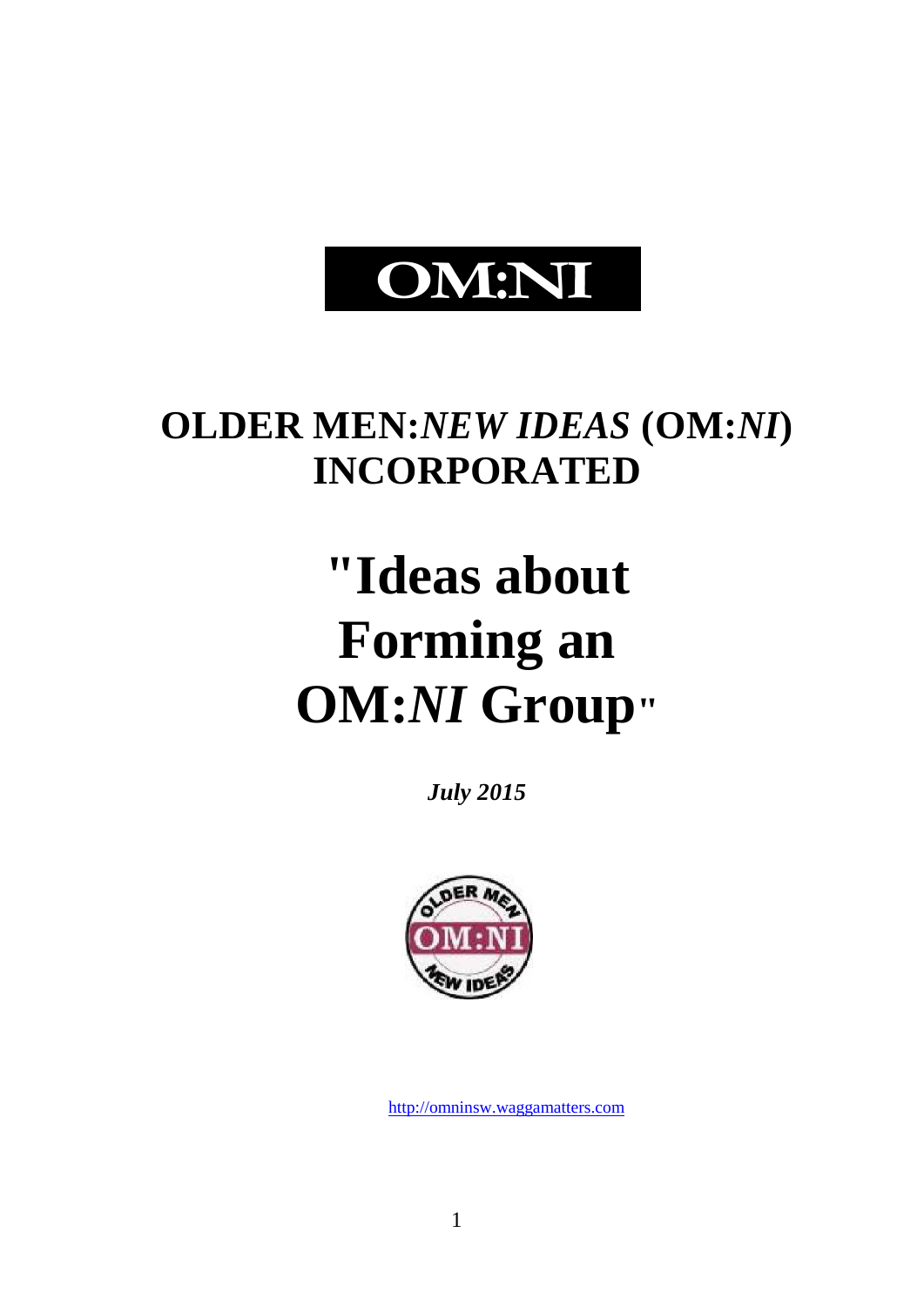# **Forming an OM:NI group**

# **Why establish an OM:NI group?**

The evidence base for the promotion of OM:NI groups is that groups formed on the basis of the concept of OM:NI have been successful in providing a supportive, confidential and trusting setting that has proved beneficial to older men. The benefits of membership in OM:NI groups are that OM:NI groups: enable men to identify and access their personal and community resources; promote healthy living; reduce stress; empower men to better manage their lives; enhance family relationships and fellowship with friends; and generally improve older men's sense of self esteem and wellbeing in the community.

No other community groups achieve such comprehensive benefits for older men.

**The committee of OMNI Incorporated has agreed to contribute up \$200 for the establishment of a new OMNI group, and provide the OMNI video and publicity flyers. The incorporated body also provides Public Liability Insurance cover for all registered OMNI members.**

### **Ideas about how to form an OM:NI group**

A number of OM:NI groups have been established over the past three years and in the course of doing this a set of steps has evolved which seems to have been quite successful if the continuity of the groups established is the measure of success.

The initiative for setting up an OM:NI group can come from an individual working alone as the facilitator, from an individual utilising the assistance of an established organisation or from a number of local community services such as Health, Centrelink, Home and Community Care, service clubs such as Rotary, Lions, or Apex and social planners in city or shire councils, in a partnership. All three approaches are dealt with in the following notes.

*Communicate with OM:NI via [http://omninsw.waggamatters.com](http://omninsw.waggamatters.com/) for further ideas and discussion.*

# **Three approaches to forming an OM:NI group**

### (A) An individual establishes an OM:NI group

Having studied the booklet "Guidelines for OM:NI Groups" and documents about facilitating OM:NI groups you may be motivated to form a group in your area. You may have a mate or find one keen to help you with this venture.

 Firstly, look around your area for a suitable meeting place. It must ensure privacy (the lounge area of a club would not be suitable), be available for the regular fortnightly meetings, have heating and cooling and preferably kitchen facilities. You can use a room that requires you to have public risk insurance as OM:NI has such insurance.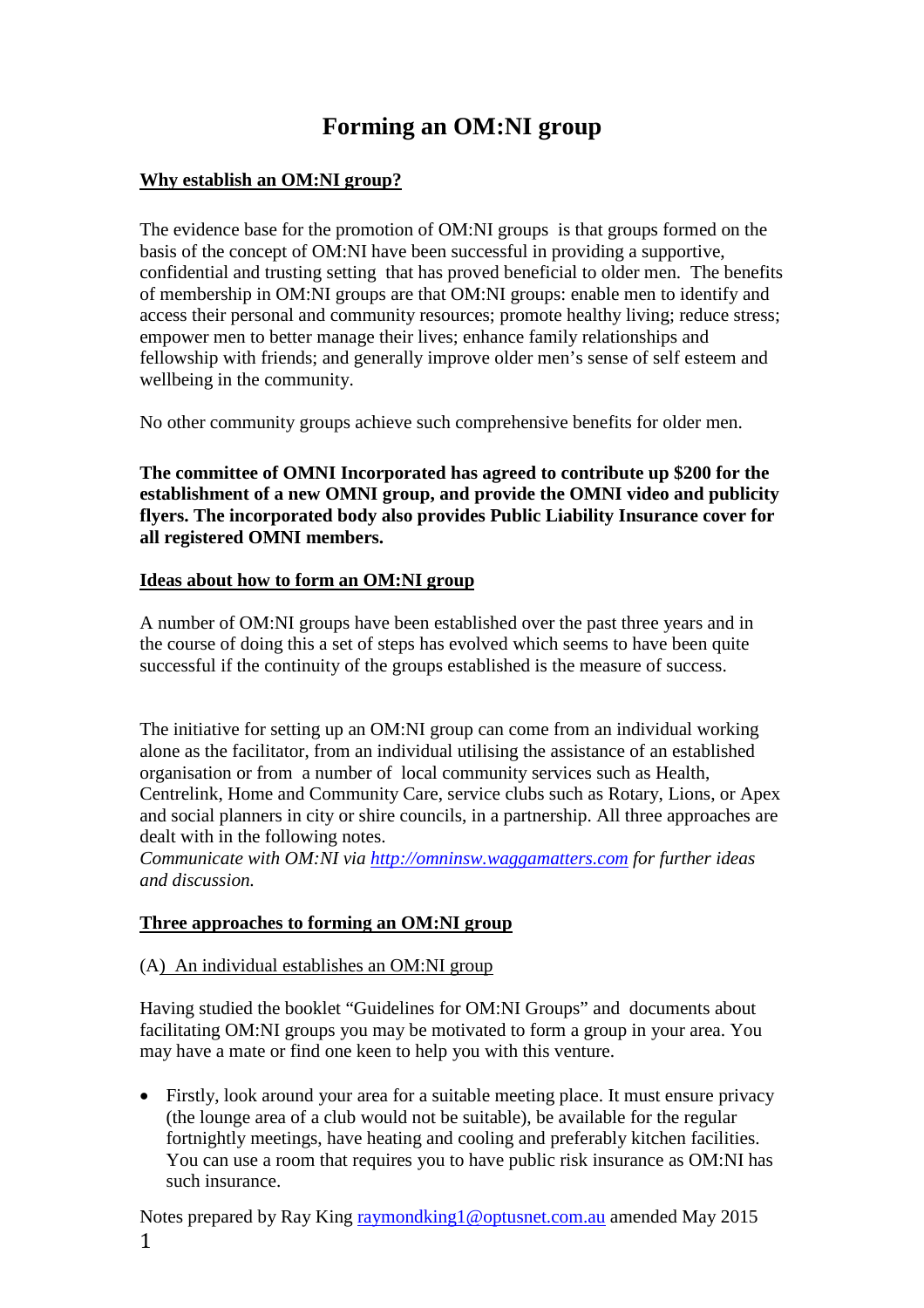- Then make a list of notice boards where you could advertise your idea. Some shops and community notice boards provide such a facility.
- Use either the A4 or A5 Handbill available on our website to download and edit to advertise your venture.
- Decide, whether to seek contact from a number of men in your area to ensure some attendees or to launch straight into a meeting. It may be easier to arrange for men to phone you to record their interest before arranging a meeting.
- Check your local paper, members of parliament, local council: anyone who may help promote your efforts.
- Try to attend an OM:NI meeting near you or ask us using our contact page to provide a member or two to explain the benefits they derive from OM:NI.

# (B) An OM:NI group is established through partnership with an existing organisation

- Firstly, talk to organizations in your area. Some organizations like Community Centre and Neighbourhood Centres have plenty of activity for women & children and would like to develop some men's activities. You may find your local clubs interested in this project.
- It is important to look at organizations that can provide a quiet private area twice a month for meetings because of the need for confidentiality.
- Determine whether the organization requires or desires public liability insurance and what their membership fees would be. It maybe necessary to join their organization to access their facilities as well as joining OM:NI (\$10 per member per year which covers public liability insurance for members).
- Consider whether it is better to use the organisation's facilities to enable men to be able to contact you before calling a meeting.

# (C) A number of organisations in partnership establish an OM:NI group

This approach involves gathering together a number of stakeholders representing organisations which have an interest in enhancing the health and wellbeing of older men. We have used this approach several times in establishing OM:NI groups. We have found that the following sequence of steps has been useful in getting an OM:NI group started.

# Step 1. Create Awareness-Take Action

- In order to explore and confirm the need for an older men's group, consult with local services such as: Area Health Service, local Home and Community Care Office, Elderly peoples settlement or homes, Community Health Services, Centrelink, Centacare Offices, Older Women's Network (OWN), City or Shire Council.
- Get support for, or agreement about, the need for an OM:NI group.
- Research the location of potential OM:NI members. *These services are usually able to say whether they have potential OM:NI members they would be willing to approach.*
- Ask the names of people who would be able to form a working party for the establishment of an OM:NI group.
- Contact these people and establish their interest and commitment to be part of the working party.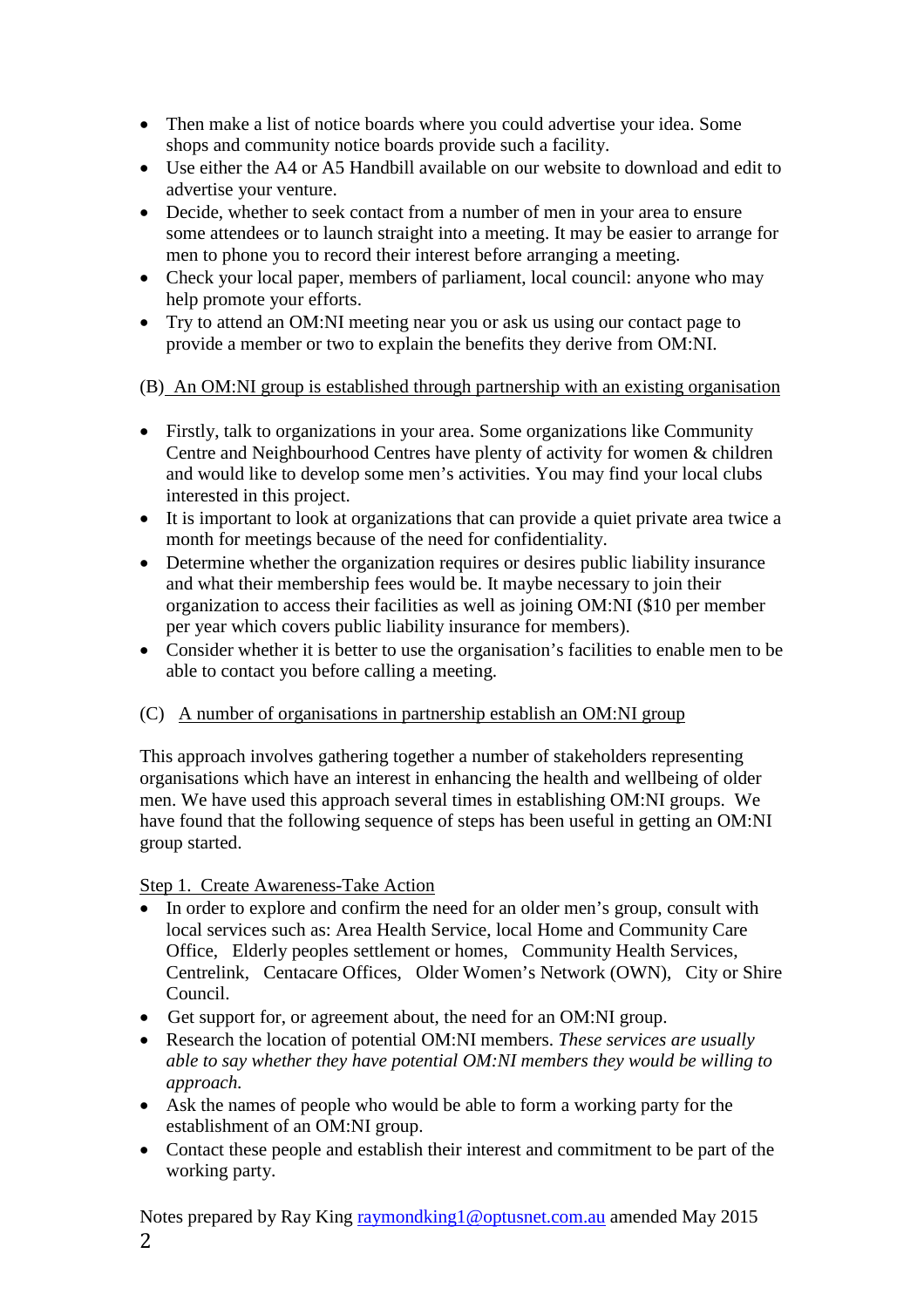Step 2 Convene the working party\*

- Convene, or have some member from the above groups convene, a meeting of working party members.
- Ensure that a member of the local council will be able to attend. (*They could be asked to chair the meeting.)*
- Consult with local services to set a location, date and time for the meeting. *Set this date and location as early as possible following the agreement for the formation of an OM:NI group.*

*(\* OM:NI groups once established are self-supporting. Hence we refer to a working party not a steering committee. The working party is dissolved once the OM:NI group has been established. This is a good point to make with members as it means that their participation can be brief-just to do the job).*

Step 3 Seek sponsorship

- Contact the local Rotary Club (or other organisation) and ask to do a presentation about OM:NI as a visiting speaker. Negotiate a date for the presentation that falls soon after the first meeting of the working party.
- Present the OM:NI PowerPoint, or video or introduce OM:NI and have two or three current members talk about what OM:NI has done for them. An OMNI video is available for this and lasts for about 7 minutes. It is self-explanatory.
- Ask the organisation for sponsorship of a public meeting to set up the OM:NI group. Costs include advertising, some photocopying, postage and expenses associated with providing morning tea OR a light lunch at the public meeting. Approximate costs overall would be \$350.00.
- Ask if any members would be able to join the working party.
- Get ideas about a possible facilitator for the new group. *(We have found that the most likely organisation for sponsorship is the local Rotary Club)*

Step 4 Hold the first Working Party meeting

- Arrange for the first working party meeting to be chaired if possible by the local council member.
- Circulate an agenda for the first meeting which would include the following items:
	- 1. Planning the public meeting:

a) propose tentative date and venue that has easy access, air conditioning and space for about 40 people, b) produce suggestions about a speaker - *usually the program has a speaker on men's health or on the needs of older menpreferably a local doctor or well known citizen*, c) suggest people to record names and addresses of older men at the door and make name labels with large print of first name, d) investigate possible providers of morning tea and lunchquotes of costs if possible, e) allocate responsibility for advertising, distribution of flyers, interviews with media etc. preferably local people for all of these tasks. Discuss ideas about a facilitator.

2. Publicity a) notices in the local papers, b) an article about OM:NI, c) a TV interview,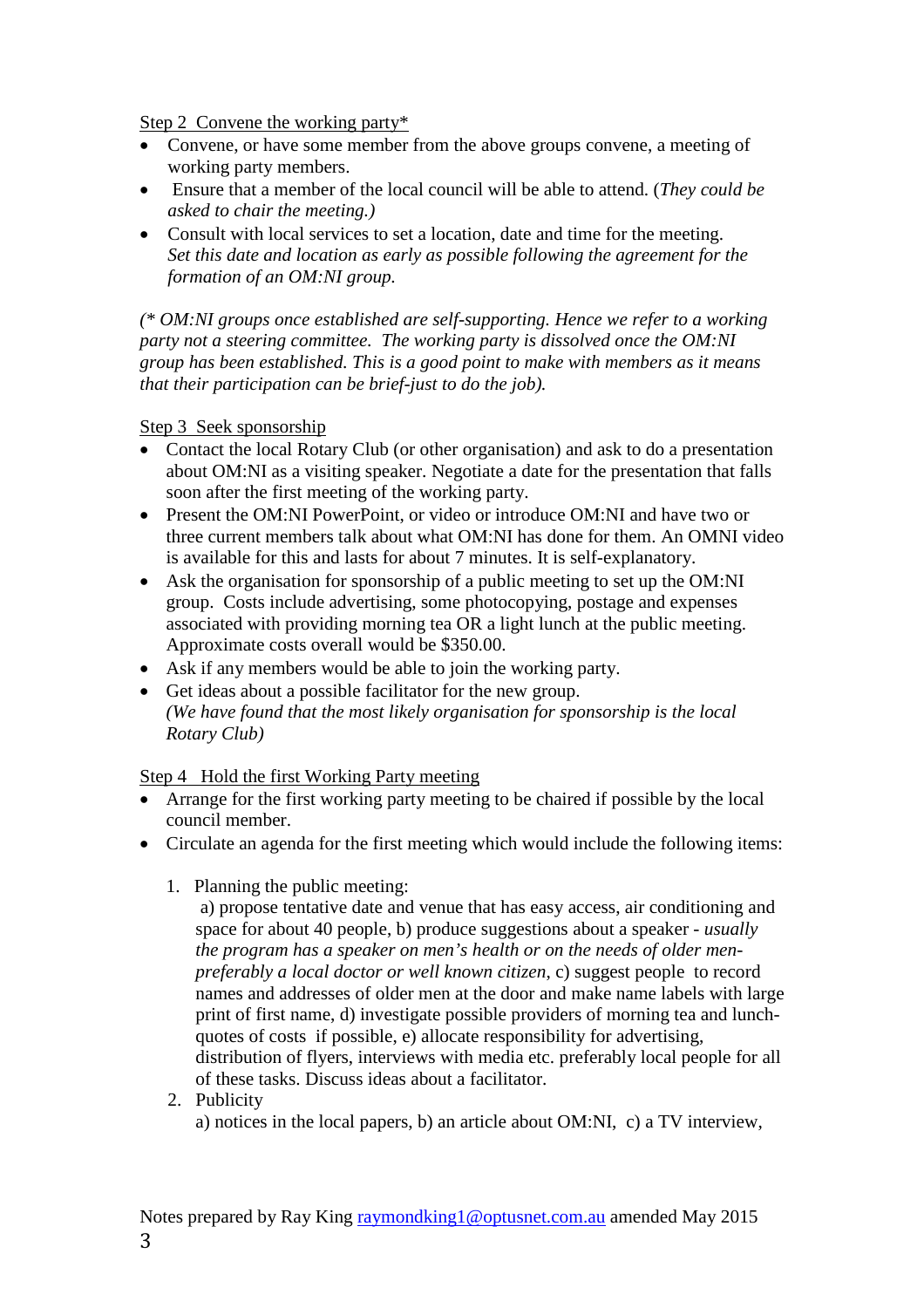d) an interview for the local newspaper and, e) flyers for local shops, surgeries, service locations etc. (*There are standard formats available for articles, advertisements, and OMNI has flyers and booklets).*

Step 5. Hold subsequent Working Party meetings

- Hold the second and perhaps the third working party meeting chaired if possible by the same local council member.
- Circulate the agenda for the second meeting which would include the following items:
	- 1. Report on the progress with advertisements and flyers
	- 2. Report on progress with main speaker
	- 3. Report on progress with TV and newspapers
	- 4. Report on progress with potential attendees and possible facilitator
	- 5. Examine the venue and facilities
	- 6. Confirm luncheon or morning tea/afternoon tea arrangements and costs
	- 7. Prepare the program and any handouts for the public meeting
	- 8. Brief the chairman of the public meeting
	- 9. Set up venue for first OM:NI meeting to be held as soon as possible following the public meeting so as to maintain the interest.

Step 6. Conducting the public meeting:

A suggested morning program.

### *10.00am – 11.00am*

Morning tea, followed by a welcome, introductions and thanks. Older men attendees introduce themselves very briefly from their seat. Speaker talks about men's health or men's issues, allowing time for questions or discussion. Try to identify a facilitator.

### *11.00am to 12.00 noon*

OM:NI video presentation or presentation by existing OM:NI members (and perhaps wives). Set up mock meeting involving existing OM:NI members and potential OM:NI members from audience sitting in a circle. Questions from the floor are answered by existing OM:NI members.

Record names of people who wish to attend the first meeting with contact details. Advise date, time, venue etc for first meeting and take details of potential members unable to come on the date of the first OM:NI meeting. Thanks and close.

## *12.00 noon*

Luncheon (if sponsored) but you could just close the meeting.

(*We have found that the first meeting of the newly established OM:NI group is best held the week after the public meeting not waiting for two weeks later. The time and day should be the same as for the public meeting but the venue may differ. The new OM:NI group can then determine whatever time, venue and day they wish to meet for subsequent meetings).*

Ray King and Herb Sowter July 2011 amended May 2015